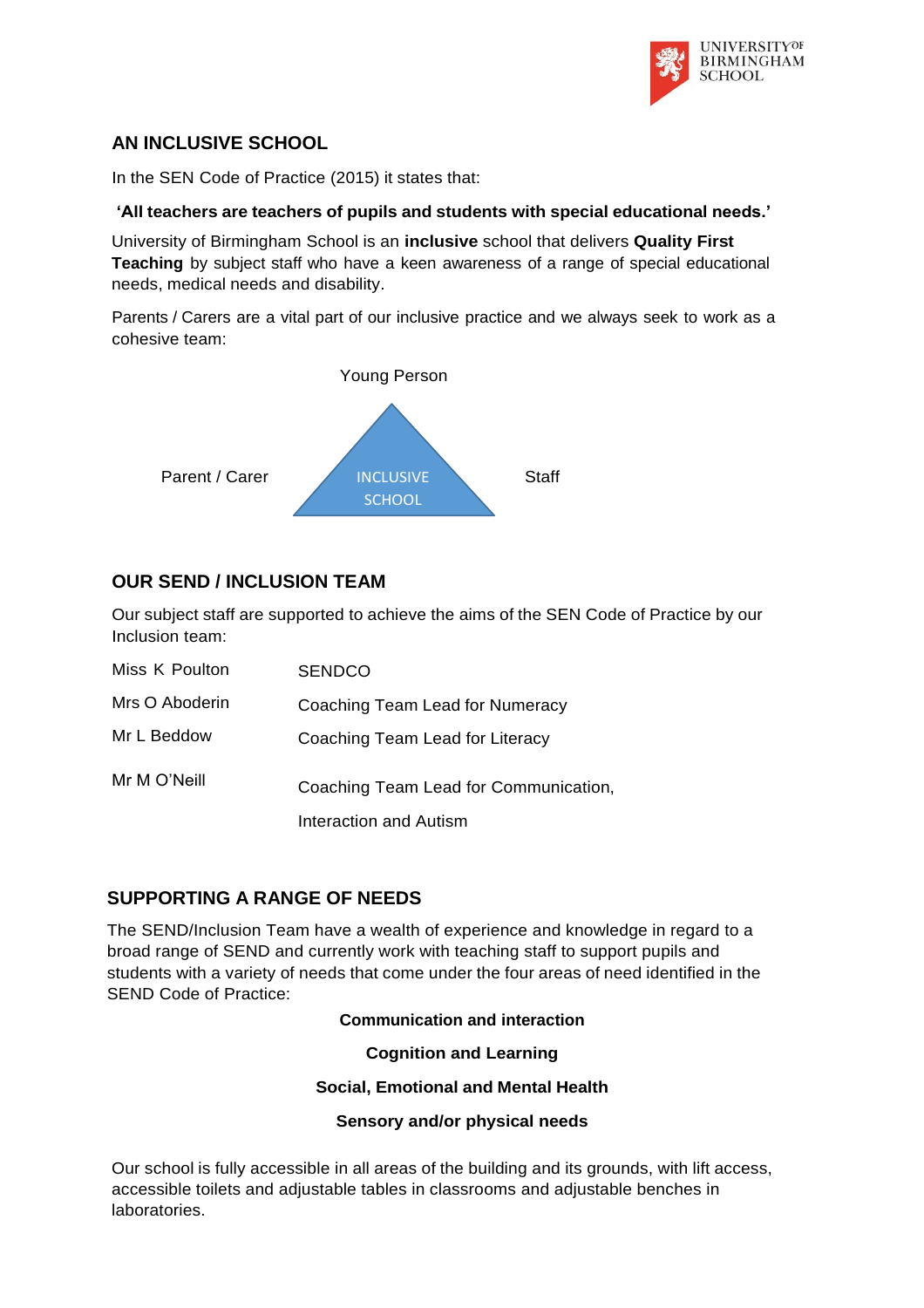

# **SUPPORTING THE SEN/INCLUSION TEAM**

The SEND/Inclusion Team work with a wide range of external agencies to support our pupils and students.

We currently have input from:

- Birmingham City Council Children's Services.
- Communication and Autism Team.
- FTB Forward Thinking Birmingham (formerly CAMHS Child and Adolescent Mental Health Services).
- Educational Psychology Service.
- Occupational Therapy.
- Physical Disability Support Service.
- Physiotherapy.
- Pupil Support Service.
- School Nurse Team.
- Sensory Support Team.
- Specialist Nurses ADHD/Epilepsy/Diabetes/Sickle Cell Anemia/Cystic Fibrosis.
- Speech and Language Therapy.
- We buy the additional support of:
- Ms Lisa Robinson, our 'Time to Talk' counsellor.
- Malachi a charity who work with schools to identify and support families who are facing difficulties. They offer a range of services including parenting classes and one-to-one therapeutic intervention.

# **RANGE OF SUPPORT FOR PUPILS, STUDENTS, AND TEACHERS**

We have an on-going programme of weekly and half-termly SEND training/workshops for teachers spread across the year.

Staff also attend off-site SEND training sessions and conferences.

Our focus is on sharing good practice in terms of how to effectively support young people in the classroom and in their unstructured times.

Our Coaching Team also work alongside teachers in the classroom to guide, advise and model SEND best practice on a daily basis.

Each Coaching Team Lead has a caseload of young people, working closely with their families, and teachers to support students in accessing the broad University of Birmingham School curriculum,ensuring that they are able to make targeted progress, both academically and socially.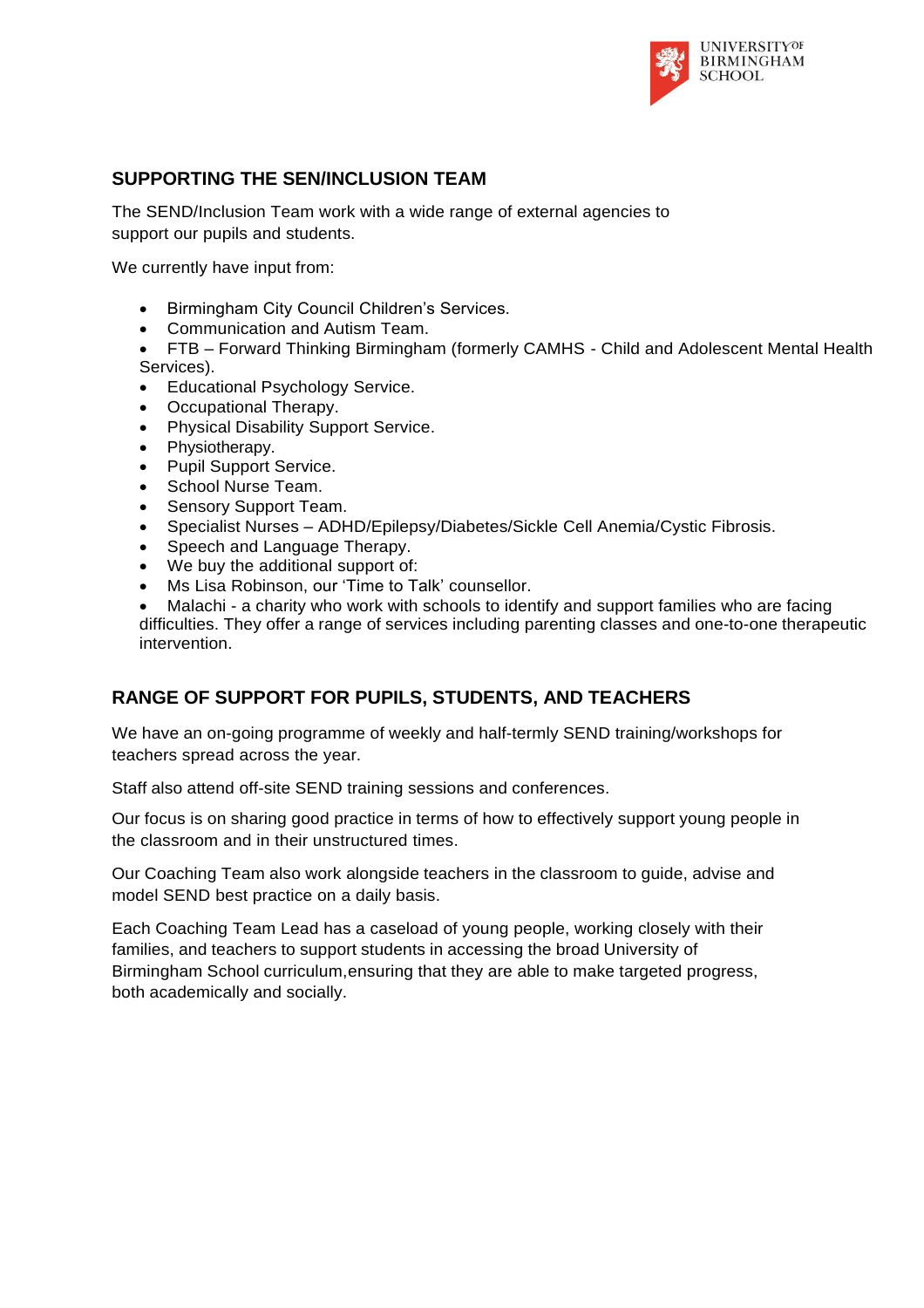

## **MAKING PROGRESS**

At the beginning of the new term, SEND meetings (face-to-face or via phone/email) are held with parents/carers to discuss the specific support package created for their child.

Every teacher has a copy of a young person's Pupil Profile, targets and Care Plan (if required), detailing need, strategies and the support package that will be accessed during the academic year.

Every young person has an IEP equivalent called pupil passport sheet which reflects the SENCode of Practice approach to support:

#### **A**ssess, **P**lan, **D**o, **R**eview

They detail need, intervention and each have a series of targets under the four SEN strands (this is personalized to each pupil so not all pupils will have targets in all 4 strands).

- 1. Communication and interaction
- 2. Cognition and learning
- 3. Social, emotional and mental health
- 4. Sensory and/or physical needs.

If a young person has a statement or EHC plan, targets are matched against short and long term outcomes outlined in their plans.

Targets are monitored by teaching staff and the Coaching Team Leads, overseen by the SENCO to look at the impact of interventions and assess ifand how progress is being made by the young person. Teaching staff are then able to planaccordingly to meet need and enable progress to be made.

If a young person has a statement or EHC plan termly mini annual reviews are held in December and March/April, with our young people and their families, to review support and targets. In June/July formal Annual Reviews are undertaken with the young person and their families.

For young people on SEN support their progress and provision are reviewed termly and familiesare invited to discuss progress with school face-to-face or via phone/email.

If a young person has an EHCP, progress is also reviewed termly following our school assessment cycles.

### **LOCAL OFFER FOR BIRMINGHAM**

For further information on the following, please visit [www.localofferbirmingham.co.uk](http://www.localofferbirmingham.co.uk/)

- Sources of support, advice and information for children, young people and families including support groups and forums.
- Special educational, health and social care provision for children and young people with SEN or disabilities.
- Arrangements to identify and assess children and young people with SEN, including how an assessment can be requested.
- Other educational provision, for example leisure activities, sports or arts provision.